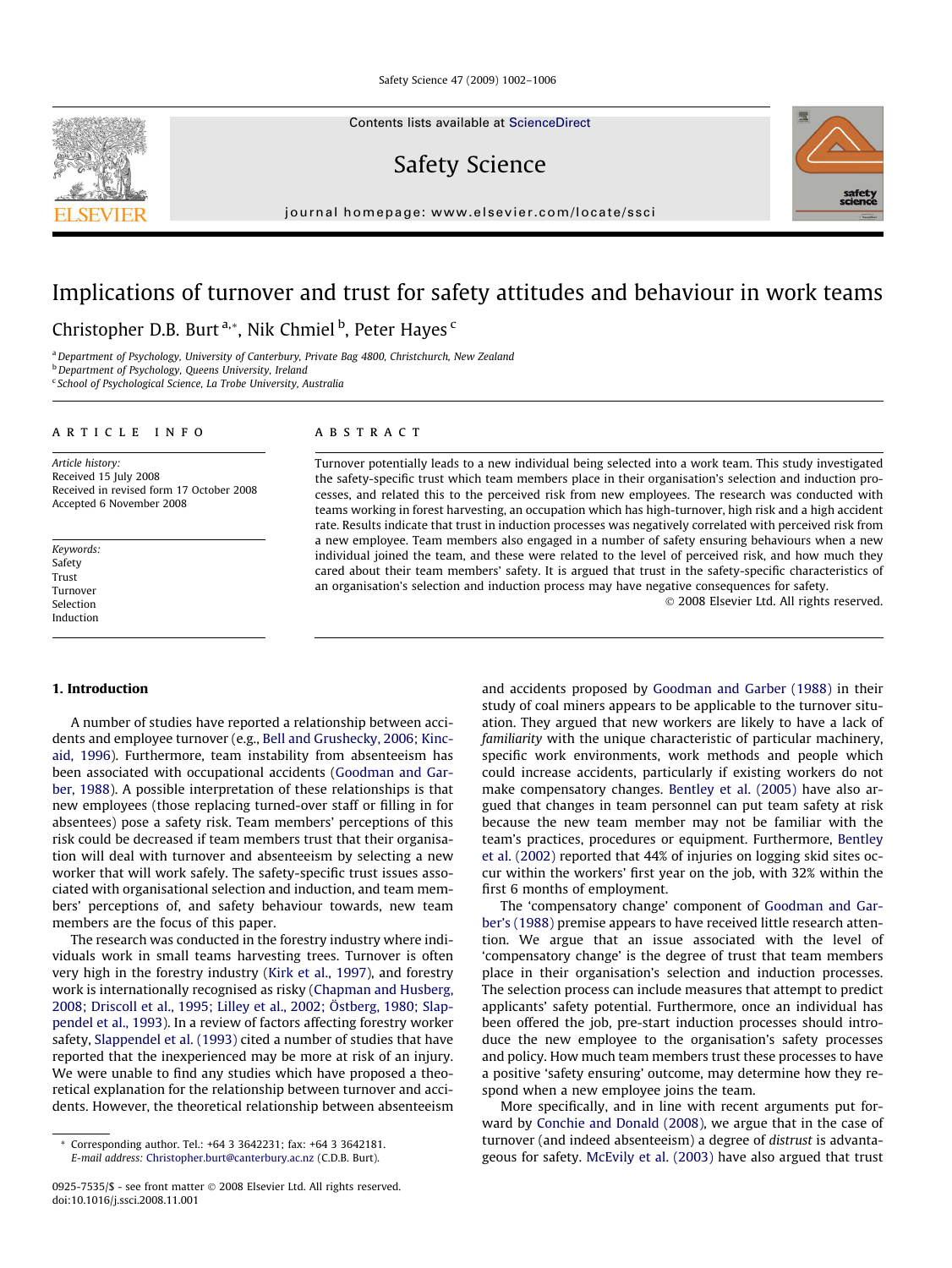can reduce individuals' inclination to monitor and safeguard. While there is a developing literature outlining the safety benefits of trust (e.g., [Jeffcott et al., 2006; Reason, 1997; Watson et al., 2005;](#page-4-0) [Zacharatoes et al., 2005](#page-4-0)), very little has been written on the value of distrust (but see [Burns et al., 2006\)](#page-4-0). Furthermore, there is some debate as to whether trust and distrust are opposite ends of the same continuum (e.g., [Hosmer, 1995; Meyer et al., 1995; Rotter,](#page-4-0) [1971\)](#page-4-0), or are separate constructs (e.g., [Deutsch, 1960; Lewicki](#page-4-0) [et al., 1998; Sitkin and Roth, 1993\)](#page-4-0). Because our research is not addressing this debate, we will simply argue that trust in the context of employee turnover is negative for safety. In relation to turnover, employees should show a degree of caution in working with a new team member, and not trust their organisation's ability (via selection and pre-start induction processes) to ensure the new employee will work safely, has the attitudes to act safely in general, and has the relevant job context knowledge (familiarity).

While [Reason \(1997\)](#page-4-0) argues that trust at the organisational level is likely to promote open communication about safety, complete trust in the organisation's ability to manage safety via selection and induction process could have negative consequences. Similarly, trust at the interpersonal (team) level has been linked with positive safety outcomes (e.g., [Donald and Young, 1996; Hof](#page-4-0)[mann and Stetzer, 1998; Watson et al., 2005](#page-4-0)), but we would argue that it is essential that this trust be earned by new team members rather than given as a consequence of a set of assumptions about selection and induction processes which may be incorrect. Safety may well be enhanced by adopting what [Hale \(2000\)](#page-4-0) referred to as ''creative mistrust": being positively wary about safety systems and safety management.

Why might team members trust an organisation's safety-specific selection processes? Several researchers have found significant correlations between personality and safety behaviours (e.g., [Hansen, 1989; Tiffin and McCormick, 1962](#page-4-0)), while others have found that companies with low accident rates had more elaborate selection systems (e.g., [Cohen, 1977; Smith et al., 1978](#page-4-0)). However, while many researchers would agree that it is hard to accurately predict safety attitudes and behaviour, this may not be the view held by members of a work team. Team members may recall being asked questions about safety when they were interviewed for their job, and not realise that interview data may show very little relationship with post employment behaviour. Similarly, workers may hold incorrect assumptions about the effectiveness of prestart induction processes. While training has been shown to improve safety attitudes (e.g., [DeJoy et al., 2000; Harvey et al.,](#page-4-0) [2001](#page-4-0)) and decrease lost-time accidents (e.g., [Harshbarger and Rose,](#page-4-0) [1991\)](#page-4-0), inadequate or inappropriate safety training has been given as a reason for accidents in the forestry industry [\(Crowe, 1985;](#page-4-0) [Holman et al., 1987; MacFarlane, 1979](#page-4-0)). Furthermore, [Bell and](#page-4-0) [Grushecky \(2006\)](#page-4-0) have noted that safety training programs in the forestry industry are rarely evaluated for effectiveness. If team members trust their organisation's selection processes and/or their safety induction/pre-start training processes to have a positive impact, and this trust is misplaced, they may face risks from the behaviour of the new employee which they are not anticipating. Thus Hypothesis 1 is that trust in the safety-specific aspects of selection and induction will be negatively correlated with perceived risk from new employees: as trust increases perceived risk decreases.

Trust in selection and trust in induction effectively place the responsibility for safety with the organisation. Team members that do not trust these processes may attempt to mitigate their own (and their co-workers) risk by engaging in safety ensuring behaviours when a new member joins the team. Safety ensuring behaviours could include informally attempting to assess the employee's attitudes to safety, watching out for their safety, offering them assistance and information, familiarising them with the specifics of the team's operation, and being wary of their actions. Thus Hypothesis 2 predicted that safety ensuring behaviours would be positively associated with perceived risk from new team members: as the perceived risk increased safety ensuring behaviours would increase. Another factor which may influence an employees' reaction to a new team member, is the level of concern the individual holds for their existing team members' safety. Thus Hypothesis 3 predicted that employees that have a high level of concern for their existing co-workers safety are likely to be particularly careful with a new team member and engage in more safety ensuring behaviours when a new member joins the team.

# 2. Method

### 2.1. Industry description

The participants for this study were forestry workers employed by fifteen independent contractors working for a large New Zealand forestry company across three regions in New Zealand. The forestry company has overall responsibility for operational planning, and as landowner retains responsibility for the oversight of health and safety of all operations. However, the independent contractors have operational and day-to-day responsibility for their teams. This means they recruit, select, train and manage the performance of their teams.

### 2.2. Participants

Two hundred and thirty-five forestry workers employed in the New Zealand forestry industry were approached to participate in the study. Two hundred and thirty-two completed the questionnaire, thus the response rate was 98.7%. Eleven of the 232 participants responses were incomplete to the point that their data was excluded case wise from the analysis. A further 27 cases were excluded from this analysis because the participant identified themselves as a team supervisor and we wanted to focus exclusively on team members. Examination of the remaining 194 cases indicated that 66 (34%) were working in forest growing activities (i.e. establishment and siliviculture), whilst 128 (66%) were working in harvesting (i.e. tree felling, machinery operators, skid-work). Because we wanted to focus on very high risk work, which requires a compliment of team members working together to achieve operational objectives we excluded the forest establishment and silvicultural workers from further analysis in this paper. A small amount of missing data (1 or 2 item ratings) was evident for seven of the 128 forest harvesting participants. Rather than replace these with the variable's mean, we used the available data and note the relevant sample size for each analysis. The average age of the 128 harvesting workers was 35.6 years, with a mean period of 33.2 months in their team (range 3 days to 20 years), and 162.9 months in the forest industry (range 1 month to 48 years). Seven of the participants were female. The participants worked in 21 different teams which ranged in sampled size from 3 to 10 members.

Because we are interested in safety-specific trust issues associated with team member change, it was important to establish that team member change was a feature of the teams we sampled. The participants' indication of how long they had worked in their team was used to develop a tenure percentage score which indicated how long a participant had worked in their team as a percentage of the time served in the team by the longest serving team member that was sampled. First we identified the member/s of each team that had indicated the longest team tenure (this individual or individuals was/were nominally given a tenure percentage score of 100). We then divided the team tenure for each other member of the team by the team tenure of the longest serving member, and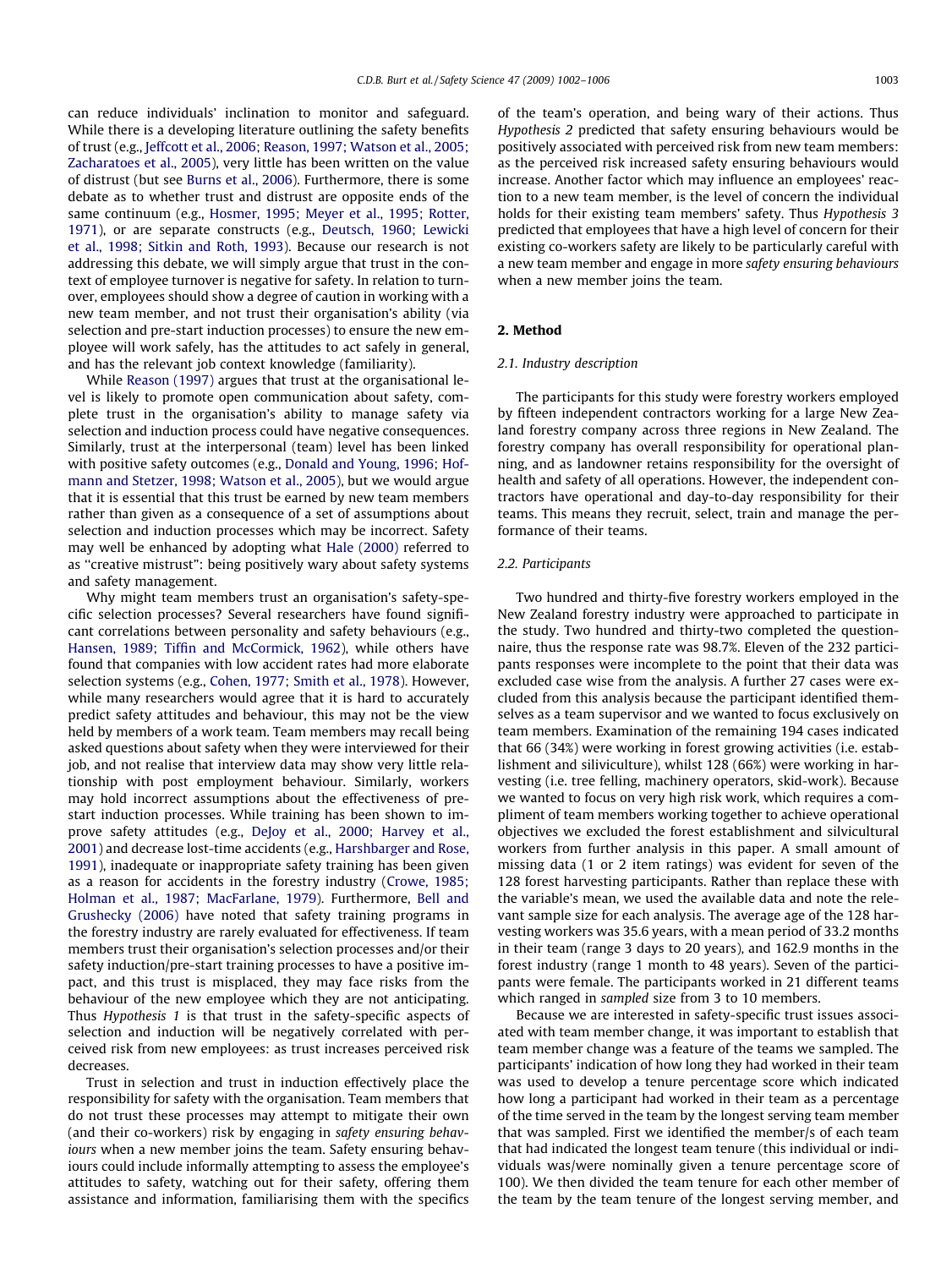multiplied the product by 100. The overall mean tenure percentage score was  $45.5$  (SD = 35.1,  $n = 128$ ). A mean tenure percentage score was also calculated for each of the 21 teams, and these ranged from 23.8 to 67.4. Overall these results clearly suggest a considerable amount of variation in the time that individual participants had been part of their team. Furthermore, given that the forest harvesting operation relies on a compliment of team members, the variation in team tenure percentage scores implies a lot of team member change/turnover.

### 2.3 Materials

The data reported in this paper were collected with a questionnaire which contained a total of 172 items. Only the scales and questions pertaining to the hypotheses in this paper are reported here.

The questionnaire cover page introduced the participant to the study, and provided an informed consent statement. The first section of the questionnaire collected demographic information: age, sex, job type, time in their team and time in the forestry industry. A single item assessing the perceived risk associated with a new employee joining their team was included (the risk of an accident/ incident increases when a new employee joins my crew), as was a single item measuring trust in new employees (a new crew member can be immediately trusted to comply with safety procedures and policy). Participants responded to these items, the considerate and responsible employee (CARE) scale items, the trust in selection items, trust in induction items, and safety reactions to new team members items using a five-point scale (1 = strongly disagree to 5 = strongly agree). The order of the remaining sections of the questionnaire was counterbalanced to help control for common method variance [\(Kline et al., 2000](#page-4-0)).

#### 2.4. Considerate and responsible employee (CARE) scale

A shortened version of [Burt et al.'s \(1998\)](#page-4-0) considerate and responsible employee (CARE) scale was used to measure participants' caring towards their co-workers' safety. From the scales original 21 items, the 15 items with the highest factor loadings were selected to form a shortened scale. Examples of items include ''Workers should point out hazards to co-workers", and ''A worker should never be too busy to help a co-worker". Item ratings were summed and divided by 15 to give a possible score range of 1–5 where a larger score indicates a greater level of caring towards co-workers. The coefficient alpha for the shortened scale was 0.92.

# 2.5. Trust in selection, trust in induction, and safety reactions to new team members

The Appendix shows the items used to measure participants' trust in their organisation's selection processes  $(n = 4)$ , trust in induction processes  $(n = 3)$ , and safety reactions to new team members ( $n = 6$ ). Item ratings were summed and divided by the number of relevant items to give a possible score range of 1–5. Coefficient alphas were: 0.76 for trust in selection, 0.72 for trust in induction, and 0.70 for safety reactions to new team members.

#### 2.6. Procedure

A researcher visited forest development and harvesting crews at forest worksites during 2006. The timing of the visit was organised to coincide with a break thereby providing the opportunity for the crew members to participate in the study. In some cases, a crew member may have either been required to work through their break (e.g., loading a logging truck), or were working some distance from the rest of the crew (e.g., tree felling) and therefore may not have been available to complete the questionnaire. While this participant recruitment method does not obtain a random sample, it does help avoid volunteer bias.

After a brief introduction from the forestry management, the researcher either in groups or individually, provided participants with a brief overview of the study and the questionnaire. The researcher emphasized the anonymity of participation and that collected information would remain confidential. Participants typically took approximately 30 min to complete the questionnaire.

# 2.7. Results

The first issue we examined was the team members' perception of the risk of an accident/incident increasing when a new employee joins their team. The overall mean value for our single item measure of this was 3.1 (SD = 1.1,  $n = 124$ ), with 45.1% of the sample giving a rating of agree or strongly agree. Participants gave an overall mean rating of 2.8, (SD = 1.1,  $n = 125$ ) for the item A new crew member can be immediately trusted to comply with safety procedures and policy, with only 45.6% of the participants giving a rating of disagree or strongly disagree. Given research has shown that accidents are more likely in new employees, these results are less than ideal.

Table 1 shows the descriptive statistics for the trust in selection processes, trust in induction processes, CARE scale and safety reactions to new team members scores. We hypothesised that safety-specific trust in the organisation's selection and induction processes might reduce employees' perceived risk of an accident/ incident increasing when a new employee joins their crew. To examine this prediction we correlated perceived risk with the trust in selection scores ( $r = 0.00$ ,  $n = 121$ ), and with the trust in induction scores ( $r = -0.23$ ,  $P < 0.01$ ,  $n = 124$ ). While the correlation for trust in selection did not support our hypothesis, the significant negative correlation for trust in induction processes is consistent with our prediction. Examination of the scatter plot indicates that perceived risk of an accident/incident from a new employee decreased as trust in safety induction processes increased. Comparison of the trust in selection and trust in induction scores indicated a significant difference  $((1,120) = 33.55, P < 0.01, Eta = 0.21).$ The participants trusted the safety aspect of their organisation's induction processes more than the safety aspects of their selection processes, and this trust in induction seems to be associated with a lowering in their perception of risk from new team members.

The ratings for the item we used to measure trust in new employees (a new crew member can be immediately trusted to comply with safety procedures and policy) was positively correlated with the trust in selection ( $r = 0.21$ ,  $P < 0.01$ ,  $n = 121$ ) and with trust in induction ( $r = 0.26$ ,  $P < 0.01$ ,  $n = 123$ ) scores. Furthermore, rated trust in employees was negatively correlated with the rating of perceived risk from new team members  $(r = -.20, P < 0.05,$  $n = 124$ ).

As a counter measure to the perceived increase in risk associated with a new employee, the team members could engage in the type of behaviours measured with the six items which made

#### Table 1

Descriptive statistics for the trust in selection processes, trust in induction processes, considerate and responsible employee (CARE) scale, and reactions to new team members scores.

|                                        | Available N | Mean | Standard deviation | Range   |
|----------------------------------------|-------------|------|--------------------|---------|
| Trust in selection processes           | 121         | 3.9  | .61                | $2 - 5$ |
| Trust in induction processes           | 124         | 4.2  | .59                | $2 - 5$ |
| <b>CARE</b> scale                      | 123         | 4.4  | .46                | $3 - 5$ |
| Reactions to new team<br>members score | 124         | 39   | .51                | $2 - 5$ |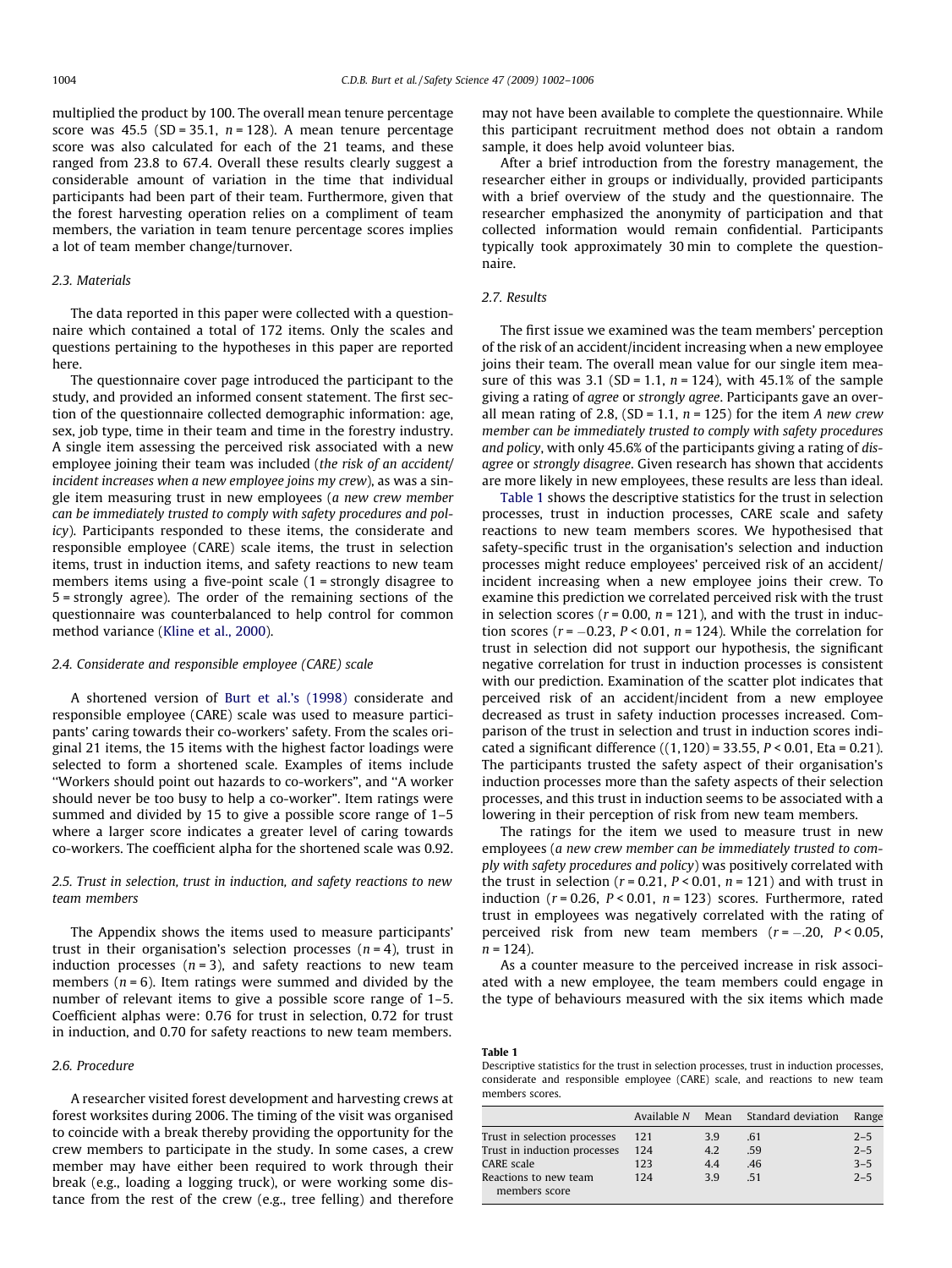up the safety reactions to new team members score. A significant positive correlation ( $r = 0.33$ ,  $P < 0.01$ ,  $n = 123$ ) was found between the perceived risk rating and the safety reactions to new team members score. Furthermore, we hypothesised that engaging is these types of behaviours may not only be associated with perceived risk, but also with concern for the safety of all co-workers (measured by the CARE scale). The significant positive correlation found between care scale scores and the safety reactions to new team members score ( $r = 0.54$ ,  $P < 0.01$ ,  $n = 120$ ) supports this prediction. To determine the unique contribution of perceived risk and CARE scores to the prediction of safety reactions to new team members we ran a regression analysis. The overall model was significant  $(F(2, 166) = 38.447, P < 0.01)$ , adjusted R squared = 0.38. Both CARE scores (beta =  $0.51$ ,  $P < 0.01$ ) and perceived risk (beta =  $0.33$ ,  $P < 0.01$ ) added significantly to the model.

## 2.8. General discussion

The results tend to support our general argument that trust can be negative for safety. Our data partly supported hypothesis 1 in that trust in the safety-specific characteristics of induction processes was associated with a reduction in perceived risk from new employees. Arguably, the accidents statistics which show that new workers are more likely to have an accident identifies new workers as a risk, and any psychological process, such as trust development, which leads to a reduction in the perception of this risk can not be good for safety.

Of course a new team member may not pose a risk to the team. In fact they may bring a very positive safety attitude and best practice behaviours into the team environment. In this way, turnover might improve the overall safety performance of the team. However, every new team member is going to be different and while the last new team member may have produced a real gain in team safety, the next could be a potential risk. Future research might well investigate how the safety outcomes of a new team member are related to the team's future reactions to new team members. Interestingly, a new team member that adds to the safety environment because of their positive safety attitude and behaviour, could potentially reduce the perceived risk associated with future new team members, and in effect reduce team safety.

In this research we did not examine the development of safetyspecific trust in either selection or induction processes. Furthermore, we did assume that there were reasonable grounds to be somewhat sceptical about the safety-specific outcomes of both selection and induction processes. Of course in some circumstances an organisation may be very successful in their selection efforts and have an extremely good safety induction programme, both of which might contribute positively to safety. However, the issue of job specific familiarity is very hard to address with either selection or induction, and familiarity can really only be achieved by working with the team. Thus no matter how good the safetyspecific characteristics of selection and induction processes appear to be, new employees are potentially still a risk.

One way which new team members might be conceptualised is that they are potentially a source of latent errors. [Ramanujam and](#page-4-0) [Goodman \(2003\)](#page-4-0) defined latent errors as ''uncorrected deviations from procedures and polices that potentially can contribute to adverse organisational consequences" (p. 815). While the behaviours of a new team member (or lack of appropriate behaviours) may not directly produce adverse outcomes, they may well create conditions that increase the likelihood of such consequences for themselves or for their co-workers.

If new team members are a potential source of latent errors, are essentially a workplace hazard, organisations might consider directly warning others of their presence. Forestry workers routinely wear brightly coloured protective clothing [\(Isler et al., 1997](#page-4-0)). A simple system where all new employees are required to wear a specific colour during their initial period of employment could have significant positive safety outcomes. First, the new worker would be immediately identifiable to all co-workers, even at a distance and irrespective of whether their face was cover by a protective visor. Co-workers could use this information to ensure their own safety by being particularly vigilant. Furthermore, directly identifying the new employee may well help other workers target them with the types of behaviours we measured with the safety reactions to new team members score. That is they can be easily identified as workers that need to be familiarized with the safety-specifics of the team's work environment. Our results suggest these procedures may work well, as hypothesis 2 which predicted safety ensuring behaviours would be positively associated with perceived risk was supported.

It is worth noting that our focus on the safety ensuring behaviours of existing team members towards new team members is perhaps just one end of a continuum of possible behaviours. At the other end of the continuum the team might attempt to have a negative influence on a new team member. They might attempt to impose their normative beliefs about safety and operational procedures, which could be different to those held by the organisation. There is perhaps a link here with the team's safety climate: a team with a positive safety climate might engage in the types of safety ensuring behaviours we measured, while a team with a negative safety climate might engage with a new team member in a less safety oriented way.

A further step which organisations might take is to communicate accurate information about the likely outcomes of the safety-specific characteristics of their selection and induction processes. Rather than attempting to build employee trust in these processes, significant safety advantages may come from encouraging workers not to trust such processes. An important issue to communicate to team members is that while safety induction attempts to ensure safety, new team members will lack familiarity with the specific equipment used by the team, their specific work environment, and the specific way members of the team do their job. Familiarity has been found to have positive effects on group performance (e.g., [Goodman and Leyden, 1991; Harrison et al.,](#page-4-0) [2003](#page-4-0)). So encouraging new employees to quickly familiarize themselves with the job, and encouraging existing team members to facilitate this process, may benefit both safety and performance.

[Burt et al. \(2008\)](#page-4-0) found that the more co-workers know about each other the more they care about each others safety. A new employee is essentially a stranger and as such may not have the extent of co-worker safety support that more established team members enjoy. Hypothesis 3, where existing team members care about their other team members safety, they will more actively engage (have safety ensuring reactions) with the new team member, was supported. This process is likely to help mitigate the risk from the new employee, and it is also likely to encourage the team to begin to care about the new employee's safety.

Finally, trust is an issue which requires careful consideration in relation to safety. Undoubtedly, trust is necessary and advantageous for safety in some circumstances. However, in other circumstances, such as when an individual joins a team, not trusting them or the organisation's selection and induction processes may be the safe option. Initially not trusting a new team member who actually turns out to be a safe worker is likely to have no negative safety outcomes, whereas trusting a new team member who actually turns out to be a risk could be very dangerous.

#### Acknowledgment

We thank two reviewers for their very thoughtful comments on an earlier version of this paper.